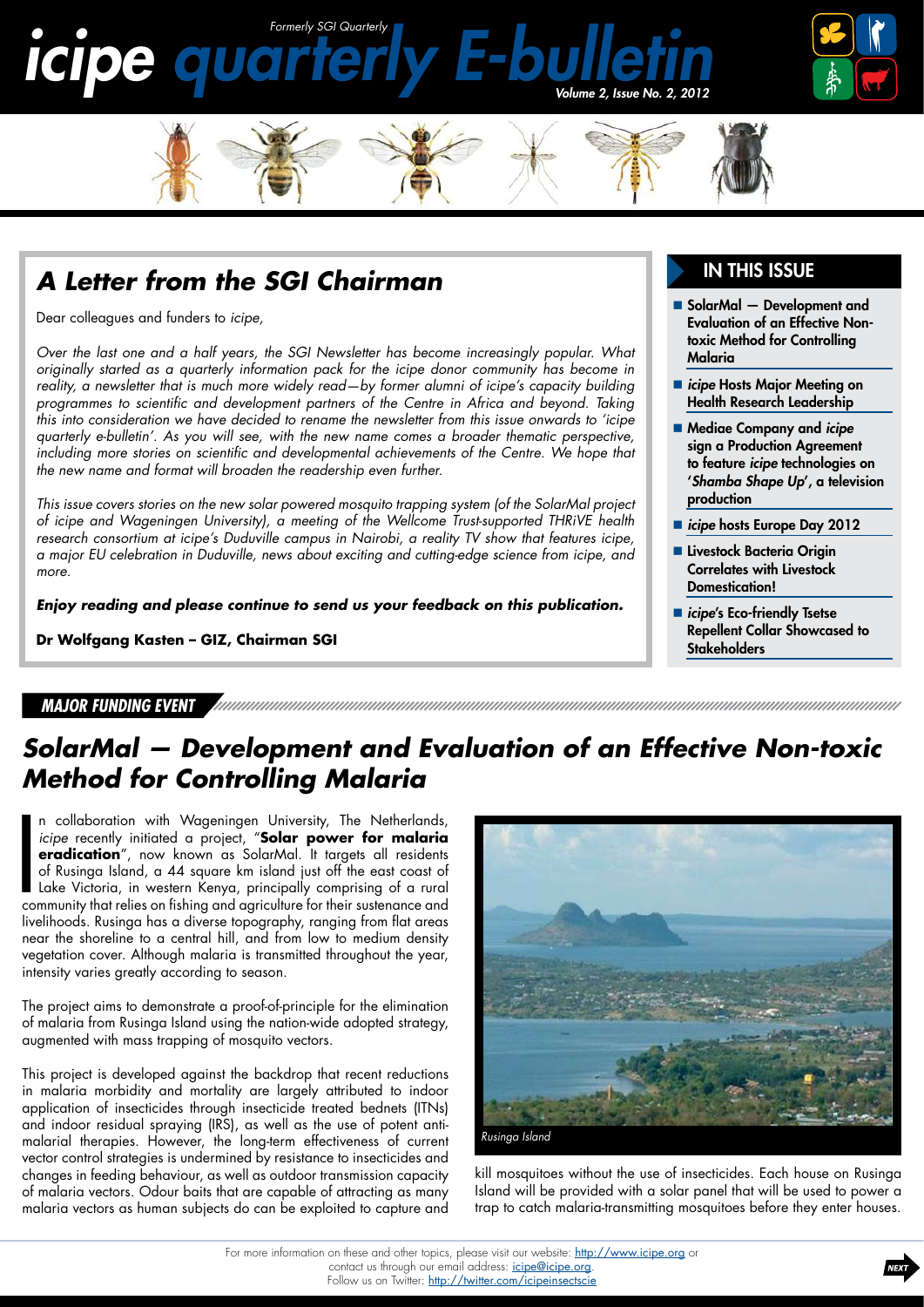# <span id="page-1-0"></span>*icipe quarterly E-bulletin Volume 2, Issue no. 2, 2012*



*Recognition*

agendas in the South.

# *icipe Hosts Major Meeting on Health Research Leadership*



In 18th to 20th June 2012, *icipe* hosted a major meeting<br>bringing together over 80 health researchers and<br>and the United Kingdom under the auspices of a consortium<br>known as Training of Health Researchers into Vocational E bringing together over 80 health researchers and administrators from Kenya, Uganda, Tanzania, Rwanda and the United Kingdom under the auspices of a consortium known as Training of Health Researchers into Vocational Excellence in East Africa (THRiVE). The THRiVE consortium is led by Makerere University, Uganda; and in addition to *icipe*, it partners with eight other institutions [\(http://www.thrive.or.ug](http://www.thrive.or.ug/)). THRiVE is one of seven partnerships initiated in 2009 through a grant of UK£30 million from the Wellcome Trust under the African Institutions Initiative, which aims at developing leadership and excellence amongst African professionals and institutions while reversing the trend of North-driven health research

In his remarks at the official opening of the meeting, Prof. Shaukat Abdulrazak, Secretary/CEO, Kenya National Council of Science and Technology (NCST), noted that achieving MDGs 4, 5 and 6 is a key challenge as vector-borne related diseases remain a significant public health problem throughout SSA. Prof. Abdulrazak noted that in its quest to provide quality advice, coordination and promotion of research, science, technology and innovation (ST&I), NCST is committed to partnering with organisations like THRiVE and the East African Community to initiate public–private partnerships for sustainable research and ring fence best brains in ST&I. He noted that there exists goodwill in the Kenyan Government to dialogue with policy makers on ST&I and NCST readily advices the Government on any issues necessary for proper co-ordination and economic development.



*In the centre, front row representatives from Wellcome Trust, Dr Daphne Cobb and RAND Europe, Dr Stephanie Diepeveen keenly follow the proceedings*

Prof. Nelson Sewankambo, Director of the THRiVE Consortium, said that the aim of the collaboration was to build a critical mass of indigenous scientists and researchers and support them in achieving academic excellence in health sciences research. THRiVE is offering outstanding young researchers, including undergraduate interns, post-graduate students and post-doctoral fellows, the opportunity to be mentored by committed teams of scientific advisors from all collaborating institutions. (More information at [http://www.thrive.or.ug/\)](http://www.thrive.or.ug/)

*icipe* is a key beneficiary of the excellent scientific R&D opportunities that exist within THRiVE to develop and empower academic institutions for full participation in the March of Science. Notably, *icipe* participates in THRiVE's research and training, networking, institutional development, support systems and research resources. (More information at: [http://](http://thrive.icipe.org/) [thrive.icipe.org/](http://thrive.icipe.org/))

The meeting provided an outstanding forum for networking with scientific and administrative staff that included MSc students and PhD and post-doctoral fellows supported by the consortium, their supervisors, partners in research and institutional research leaders as well as consortium members, the consortium coordinator, administrator, and IT and financial officers. The attendees shared experiences, discussed challenges and solutions, and evaluated the consortium's progress.



*From left is Dr Daniel Masiga THRiVE icipe PI, Prof. Nelson Sewankambo, THRiVE Director and Prof. Shaukat Abdulrazak, Secretary/Chief Executive Officer, National Council for Science & Technology*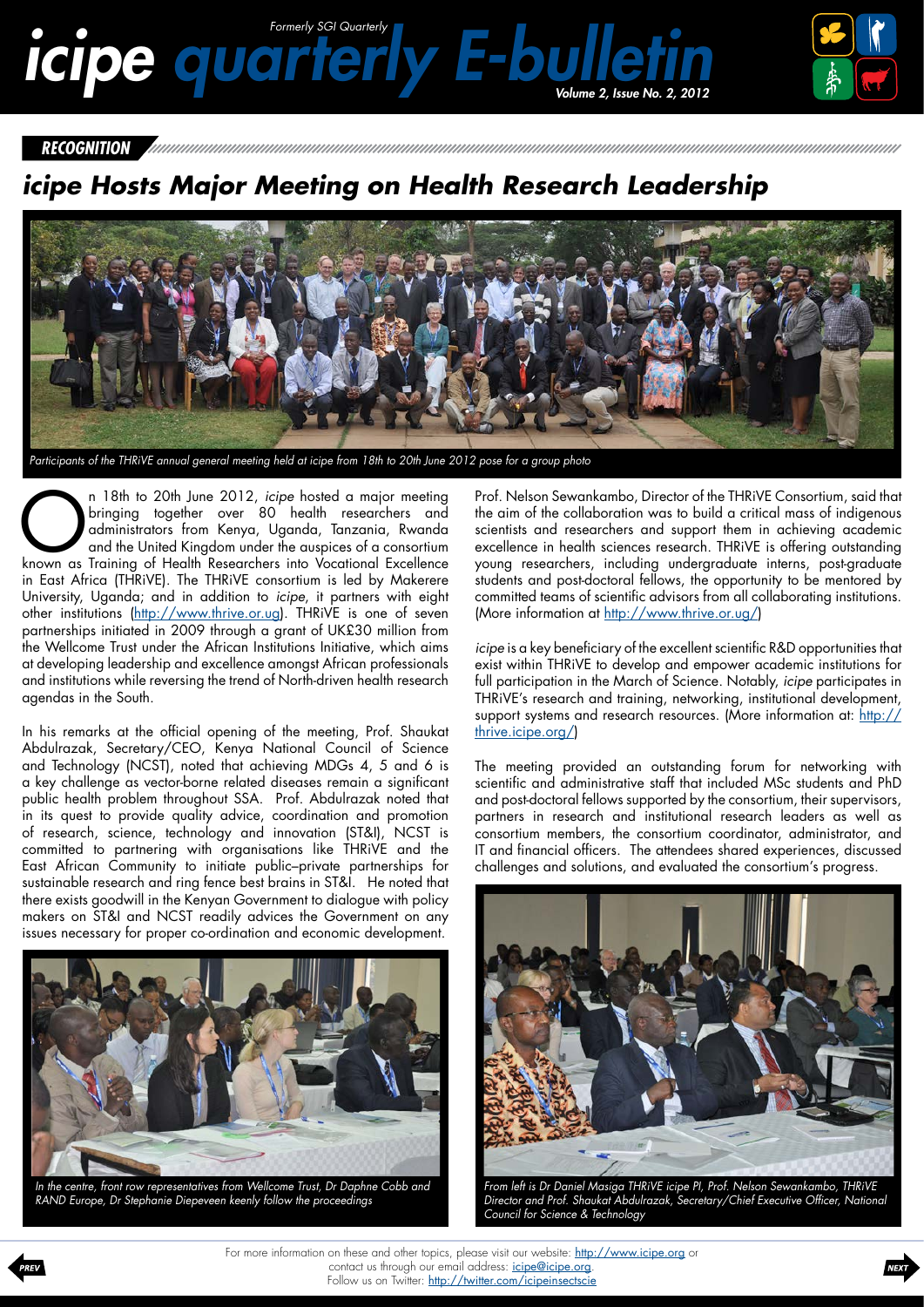# <span id="page-2-0"></span>*icipe quarterly E-bulletin Formerly SGI Quarterly*



*Important New Partnership*

## *Mediae Company and icipe sign a Production Agreement to feature icipe technologies on 'Shamba Shape Up', a television production*

Mediae Executive Producer and Director, David Campbell and *icipe* Director of Finance and Administration, Roger Finan signed a Production Agreement on Thursday, 5th July 2012 at *icipe's* Dudwille Campus in Naisebi *icipe* Director of Finance and Administration, Roger Finan *icipe*'s Duduville Campus in Nairobi.

Mediae, a media production company for education and development, has created a television production known as *Shamba Shape Up.* This is a practical makeover-style television series aimed at farmers and is designed to deliver effective agricultural and livelihoods researchinto-use to the widest possible audience in practical and accessible forms that are relevant, appropriate and up-to-date, to raise the living standards and incomes for an estimated 7 to 11 million smallholder farming families in East Africa, and to benefit research organisations.

*Shamba Shape Up* will feature seven lead episodes derived from three of *icipe*'s flagship programmes; namely, Push-Pull Habitat Management, African Fruit Fly and Commercial Insects. *icipe* scientists will provide proven technical information to the production company for promotional purposes, and raise awareness, create demand and increase adoption of their developed technologies and practices.



*Major Institutional Event*

## *icipe hosts Europe Day 2012*

On 9th May 2012, *icipe* was the host of Europe Day 2012, organised by the European Union (EU) Delegation to the Republic of Kenya. This year's event was designed to celebrate 'Research for Development' and create a better understanding of the EU, and featured a science fair at *icipe*'s Duduville Campus in Nairobi in which several international centres of excellence, research institutes, think tanks, non-governmental organisations and the embassies and consulates of EU Member States in Kenya took part to showcase some of their work.

*icipe* was honoured to welcome the EU delegates to *icipe* on the auspicious event. The delegates were led by Mr Lodewijk Briët, the Head of the EU Delegation in Kenya, Mr Georges-Marc André, the EU Representative to Somalia and the Head of the European Investment Bank Regional Representation, Mr Kurt Simonsen.



*Speech by Ambassador Lodewijk Briët on the occasion of Europe Day (9 May 2012) Nairobi, Kenya*



*Delegates who attended the Europe Day follow the day's proceedings*

Europe Day events included research and development (R&D) exhibitions, speeches and ceremonial events related to the European Union or to EU Member States.

During the occasion, a total of 12 research institutes including *icipe* proudly showcased their R&D activities to an estimated audience of over 500 visitors. *icipe* was truly delighted to be the partner hosting the memorable EU Day occasion. (More information at [http://www.icipe.](http://www.icipe.org/news/597-europe-day-held-at-icipe-at-a-reception-celebrating-research-for-development.html) [org/news/597-europe-day-held-at-icipe-at-a-reception-celebrating](http://www.icipe.org/news/597-europe-day-held-at-icipe-at-a-reception-celebrating-research-for-development.html)[research-for-development.html\)](http://www.icipe.org/news/597-europe-day-held-at-icipe-at-a-reception-celebrating-research-for-development.html)